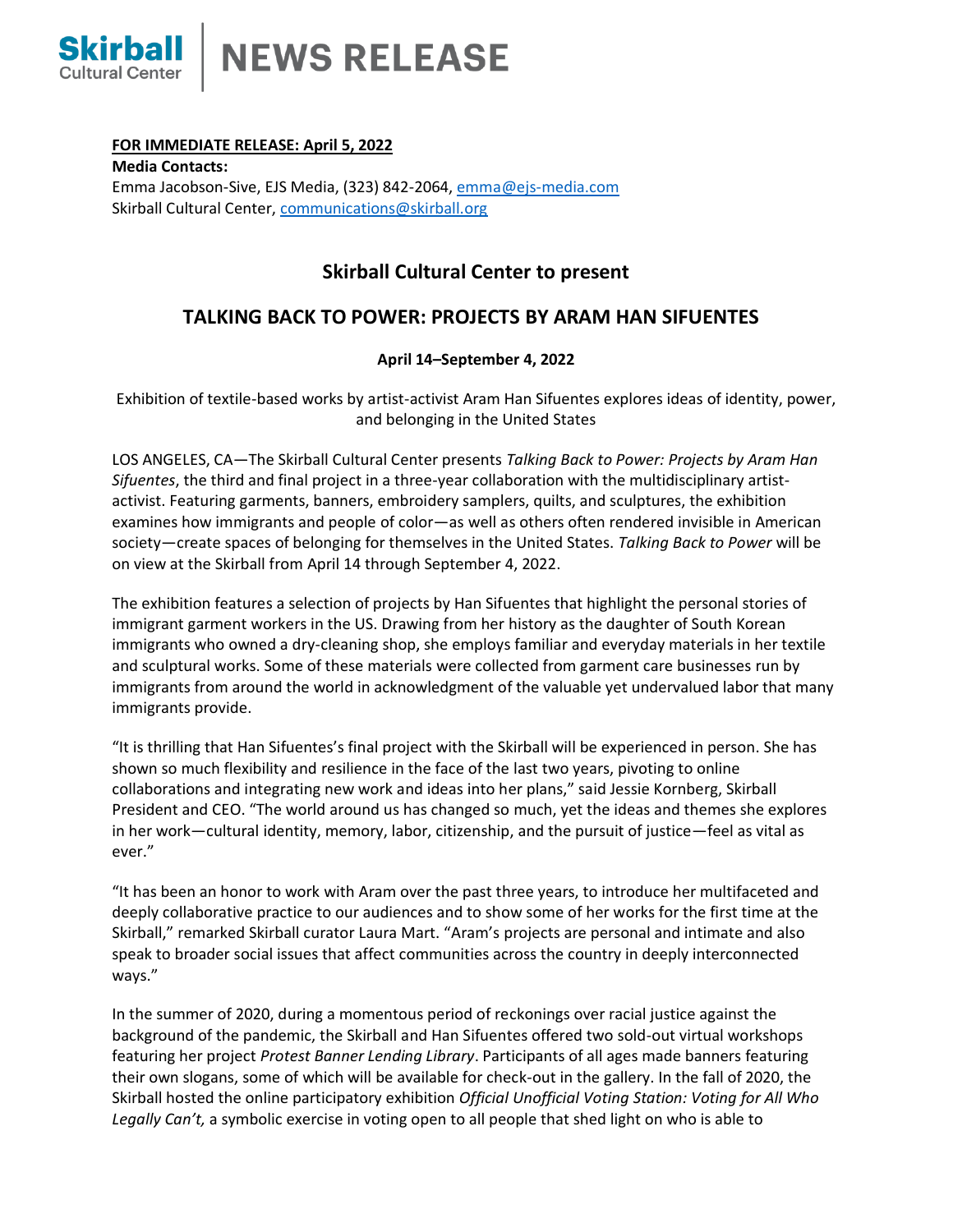participate in democracy and who is not. The works on view in the gallery resonate with these works' themes of uplifting underrepresented voices and building a more inclusive democracy.

*Talking Back to Power* includes the following projects by Han Sifuentes:

### **A MEND**

A Mend (2011 - present) was born out of Han Sifuentes's desire to learn the personal stories of other immigrants in the US who performed the same work as her parents. She interviewed immigrant garment workers who do clothing alterations, asking what they did before they came to America, how long they've been in this country, and how much they charged to hem a pair of jeans, one of the most common alteration tasks. She collected remnant cuffs from the jeans hemmed by these workers, stitching them together to form a net-like sculpture and a series of quilts that narrate the workers' experiences through hand embroidery, alongside data on their work in this country and their immigration histories.

### **UNDERDRAWING OF PERSIMMONS**

*Underdrawing of Persimmons* (1992–2015) is a collaboration between the artist and her mother, Younghye Han, a classically trained artist who moved with her family to the US when Han Sifuentes and her sister were young. When they arrived, the demands of working in the dry-cleaning business and raising two young children left Younghye little time to make art. One of the few pieces she started but never finished was an underdrawing—a preliminary drawing for a traditional Korean ink painting. In 2015, when asked by Aram when she intended to complete her painting, she replied that her daughter should do it for her. Aram dipped the work in wax, sealing the paper to preserve it in its unfinished state as a testimony to her mother's history as an artist.

## U**.S. CITIZENSHIP TEST SAMPLERS**

The ongoing series *U.S. Citizenship Test Samplers* (2014–present) is designed to help aspiring citizens study for the US Naturalization Test while commenting on the requirements for gaining citizenship. Han Sifuentes teaches workshops to non-citizens in which she covers not only the civics and history material covered on the test, but also basic embroidery skills. The workshop participants then embroider the questions and answers to the test on fabric samplers—small pieces of cloth used to practice and demonstrate stitches, as well as to teach the alphabet and popular sayings, poems, or prayers.

As displays of literacy and of domestic skills, samplers historically functioned to demonstrate the suitability of young women as potential brides. In this project, Han Sifuentes uses the format of the sampler to explore the ways in which immigrants are asked to prove their worth. Workshop participants embellish their handiwork according to their individual tastes, with motifs ranging from patriotic designs inspired by American history to images drawn from family photographs. The samplers are then offered for sale for the current cost of applying for citizenship; funds from the sales are paid in full to their creators, who can use the proceeds for their citizenship application or whatever else they wish. Han Sifuentes comments on what she sees as a somewhat arbitrary measure of an immigrant's suitability to become a citizen—passing a civics and history test that no US-born citizen is required to take.

Han Sifuentes began the project as she was studying to take the test herself, and her own sampler—a long scroll intended to be a comprehensive answer key for the test—is displayed as a perpetual work-inprogress. She sold the work in 2016, the year she became a citizen, on the condition that she can continue to work on it indefinitely. At the time of its sale, the cost of applying for citizenship was \$680, meaning that in effect she was paid a little more than two dollars per hour for her hundreds of hours of sewing, serving as a reminder of the low wages that many immigrants are paid for their labor.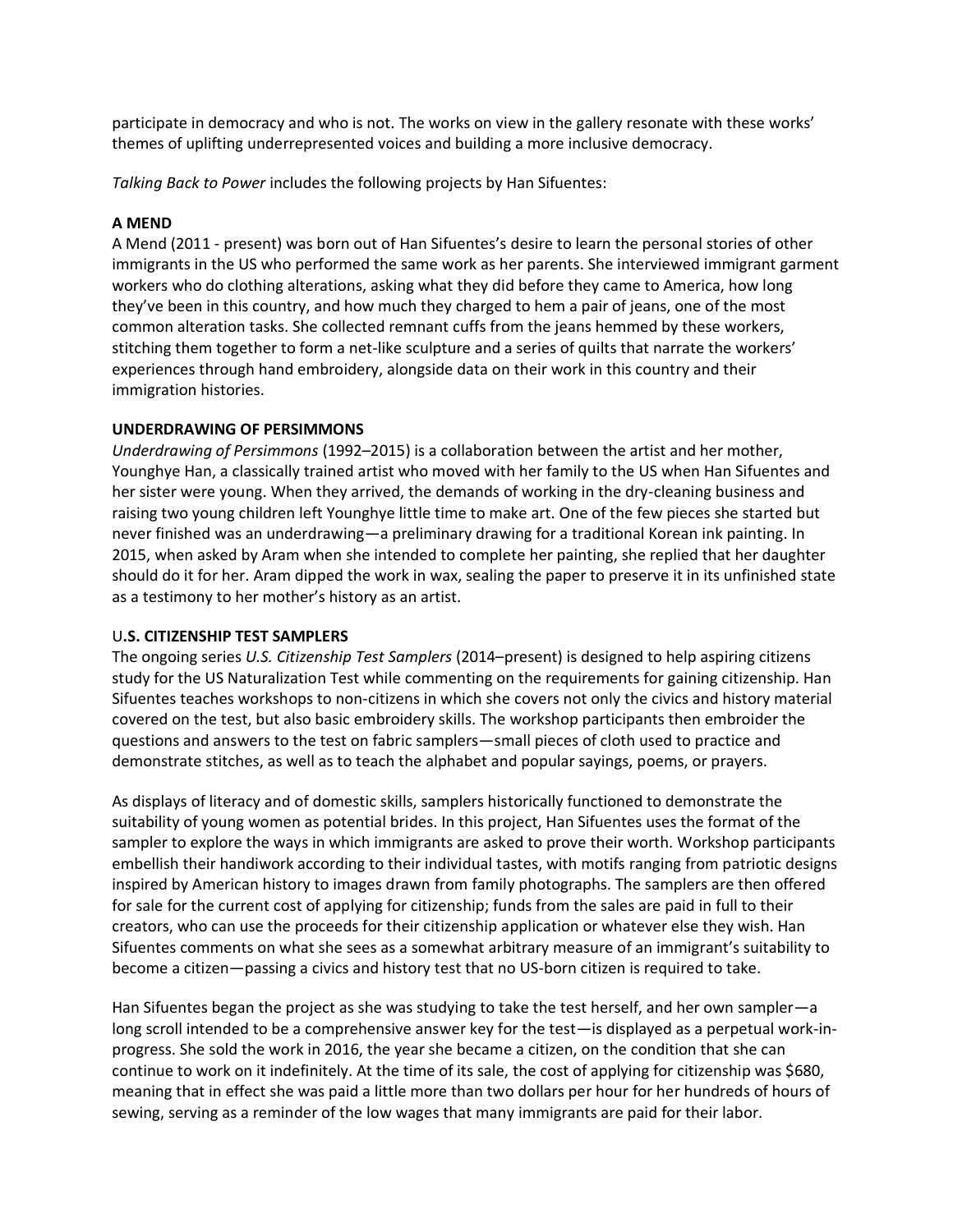### **PROTEST BANNER LENDING LIBRARY**

*Protest Banner Lending Library* (2016–present) explores the power of protest to generate ideas that help build a more just society. This collection of fabric protest banners is created by Han Sifuentes and collaborators including community organizations, students, and participants in workshops she has led over the years. Both a vehicle for creativity and a resource for activists championing diverse causes, the Protest Banner Lending Library was originally started to provide an alternative avenue of expression for those who cannot always safely or easily participate in on-the-ground demonstrations. These individuals—including undocumented immigrants, people with disabilities, and parents of young children—can create banners bearing their chosen slogans, which can then be taken to protests by others who are more comfortable protesting in public.

A selection of these banners will be displayed in the gallery, bearing messages about topics ranging from racial justice to LGBT rights and beyond. Weighty slogans, such as the always-prescient phrase "Stop Repeating History" will be exhibited alongside cheeky ones, such as "Aliens Welcome," which signals acceptance of immigrants by subverting language that is often used to dehumanize them.

During the run of the exhibition, monthly Protest Banner Lending Library workshops, held outdoors, will be offered to the public. The library of banners will grow as workshop participants donate their banners, which can be checked out by other visitors to the Skirball during their visit.

### **PROTEST GARMENT LAB**

*Protest Garment Lab* (2021–ongoing) is a new body of work by Han Sifuentes and her collaborators Andrea Miros Ramírez, Eric Guy, and Miranda Betancourt. These works play on the duality of clothing as an avenue for self-expression and a means of protecting oneself from the outside world. On view will be garments specifically designed to reveal slogans when opened, moved, or held in a certain position. They draw style cues from different communities of color, such as the street wear popularized by cholas, a subculture of Latinx femme youth in the 1990s. Han Sifuentes has created a series of outfits used for traditional Korean Pungmul drumming, which are worn by her Pungmul group Woori Sori ("Our Voice") during performances. Video documentation of each of the garments on display used in site-specific performances will accompany the garments themselves. *Talking Back to Power* is the museum debut of these works.

#### **SAFETY PINS**

*Safety Pins* (2010 - 2022) is a trio of sculptures by Han Sifuentes will be installed temporarily in the Skirball's permanent exhibition, Visions and Values. These sculptures, composed of found materials from her parents' dry-cleaning store in Manteca, CA, pay homage to the labor of her parents. Through hours of slowly stitching safety pins onto canvases in the form of a mandala—a sacred shape that is rooted in her Buddhist culture—Han Sifuentes commemorates the labor done by her parents and millions of other immigrant workers.Their inclusion in the Liberty Gallery, which features objects related to Jewish immigration to the US, ties together the lived experiences of Jewish immigrants who made up a large share of garment workers in the early 20<sup>th</sup> century to the Latin American and Asian immigrants who do this work today.

"Han Sifuentes's participatory projects are a generous invitation for people to take part in an expanded, more inclusive, and therefore more hopeful vision of our world," adds Sheri Bernstein, Skirball Museum Director. "I am moved by how these works of art amplify multiple voices and bring together communities and generations."